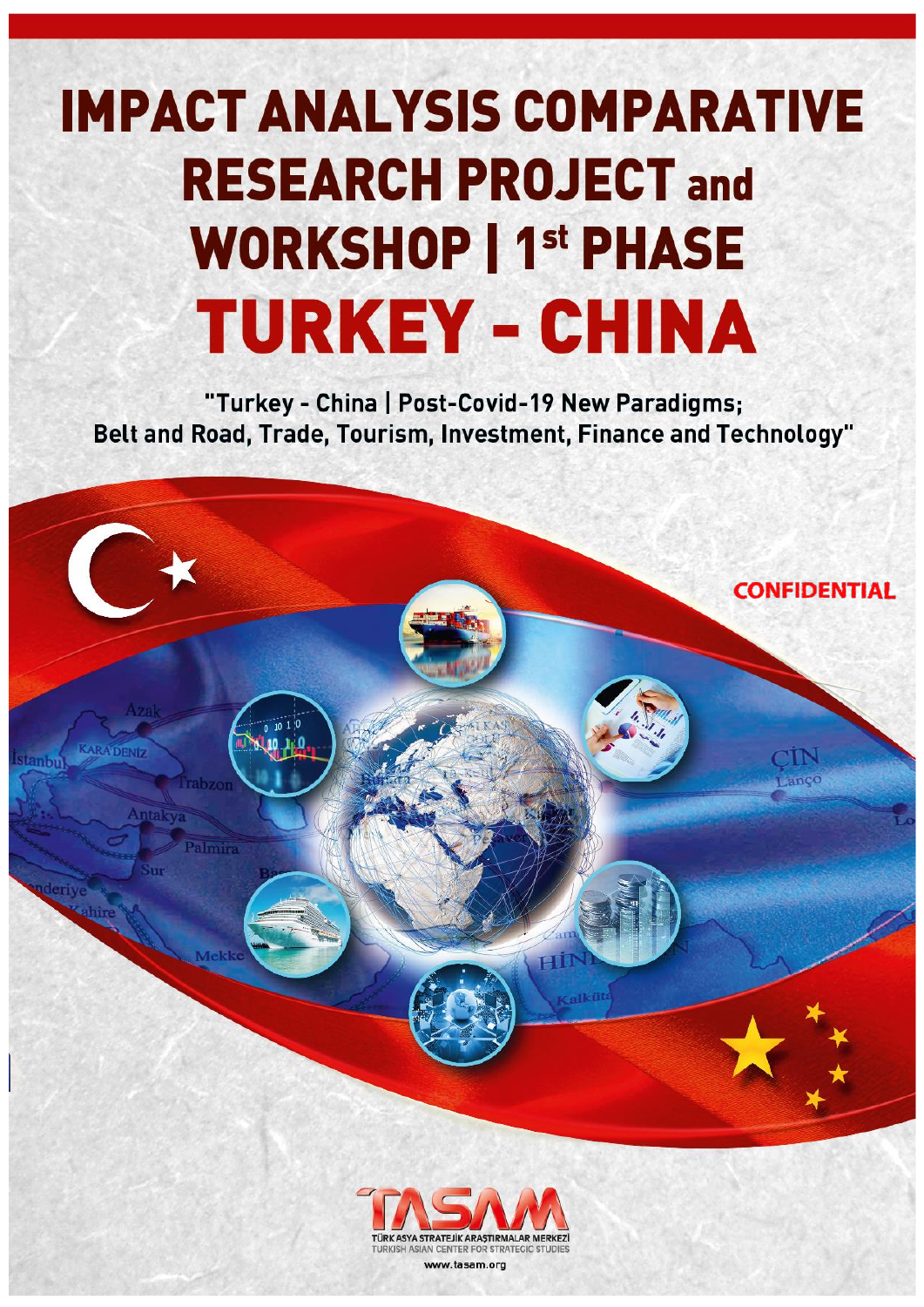

### **VISION DOCUMENT** (DRAFT)

## **TURKEY - CHINA IMPACT ANALYSIS COMPARATIVE RESEARCH PROJECT AND WORKSHOP l 1ST PHASE**

## **"Turkey - China | Post-COVID-19 New Paradigms; Belt and Road, Trade, Tourism, Investment, Finance and Technology"**

Turkey's 80 million population, growing and developing economy, the Afro-Eurasian geostrategic position has the midst of mainland Europe, and historical, political and cultural ties with countries at the Black Sea, the Caucasus, Asia, the Middle East, and its increasing activity in the international field, especially at UN, being one of the important members of organizations such as NATO, OSCE and CICA, and within its active foreign policy, Turkey has become an increasingly important player in the international arena.

The People's Republic of China (PRC) is growing rapidly with its surface area, population of 1.4 billion, progress in industrialization and technology, growing and developing economy, natural resources, veto power in the United Nations, Shanghai Cooperation Organization (SCO). Now it has become a force that the world has worked hard to establish partnership.

Turkish-Chinese Relations have a very deep-rooted historical background through the Silk Road. It dates back to B.C. 2000s. Bilateral contacts maintained their vitality until 1400s through Silk Road. However, diplomatic relations between the two countries were re-established only in 1971 due to the Cold War imperatives.

Following the launch of China's opening up policy in 1979, high level visits has started to happen between China and Turkey but steady process could not be followed after 1985. Turkey-PRC relations, political and economic gained momentum as 2003, and since 2009 has reached the optimum level in all areas. With the strategic cooperation document approved by the Prime Ministers of the two countries in 2010, the relations increased to a different dimension.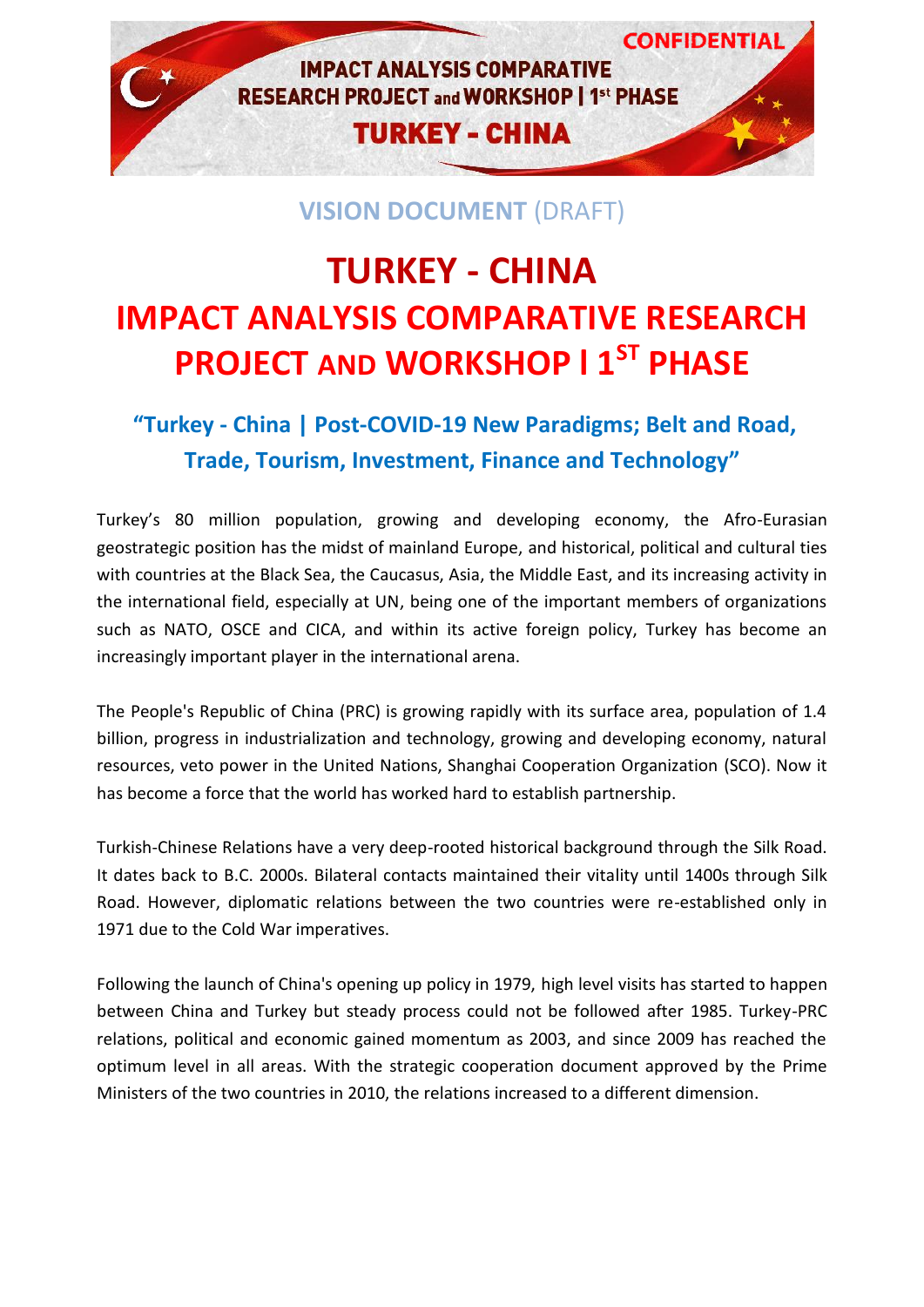

Turkey and China, in Central Asia and the Middle East have common interests in the **geopolitical and security**. Considering **energy security and increasing terrorist activities**, ensuring peace and security in these regions is essential for the interests of both countries.

Turkey and China, both countries have achieved the growth rates in the last period **forces both countries to take account of each other in the economic sense**. Turkey to China; It is a gateway to the Balkans and Europe, a good economic partner in the Middle East and Central Asia. China is Turkey; sees it as a partner that needs to strengthen mutual relations in political, economic and security-related areas.

Turkey attaches particular importance to China's cooperation, to developing its relations with Asian countries. In this context, Turkey gives great importance to the SCO. Indeed, with support of the PRC, Russia and other member countries, Turkey has been accepted as a dialogue partner of the organization at the summit held in Beijing. In this way, Turkey thinks relationships can be moved to a better spot in many areas of international trade and security, and it is also intensifying relations with international organizations such as cooperation from ASEAN.

People's Republic of China has become **the largest trade partner of Turkey**, among Japan and South Korea and other countries in the Asia-Pacific region. In parallel with the increase in trade volume, the relations between the two countries have gained momentum.

**The significant issue** between China and Turkey is that the **gap at foreign trade is growing in China's favor.** This resulted in the economic and commercial relations being scrutinized at the level of Governments. As the gap in our foreign trade are increasingly opened up in favor of China, there are some reasons caused by Turkey as well as by China.

In addition to the unique advantages of China in foreign trade, Turkish business people's timidness to invest in this country has deepened the problem. However, at senior visits, Chinese statemen stated that they encourage Chinese companies to invest in Turkey. This expression is expected to change from verb to act. PRC has also begun to offer advantageous financing opportunities for energy and infrastructure projects in Turkey.